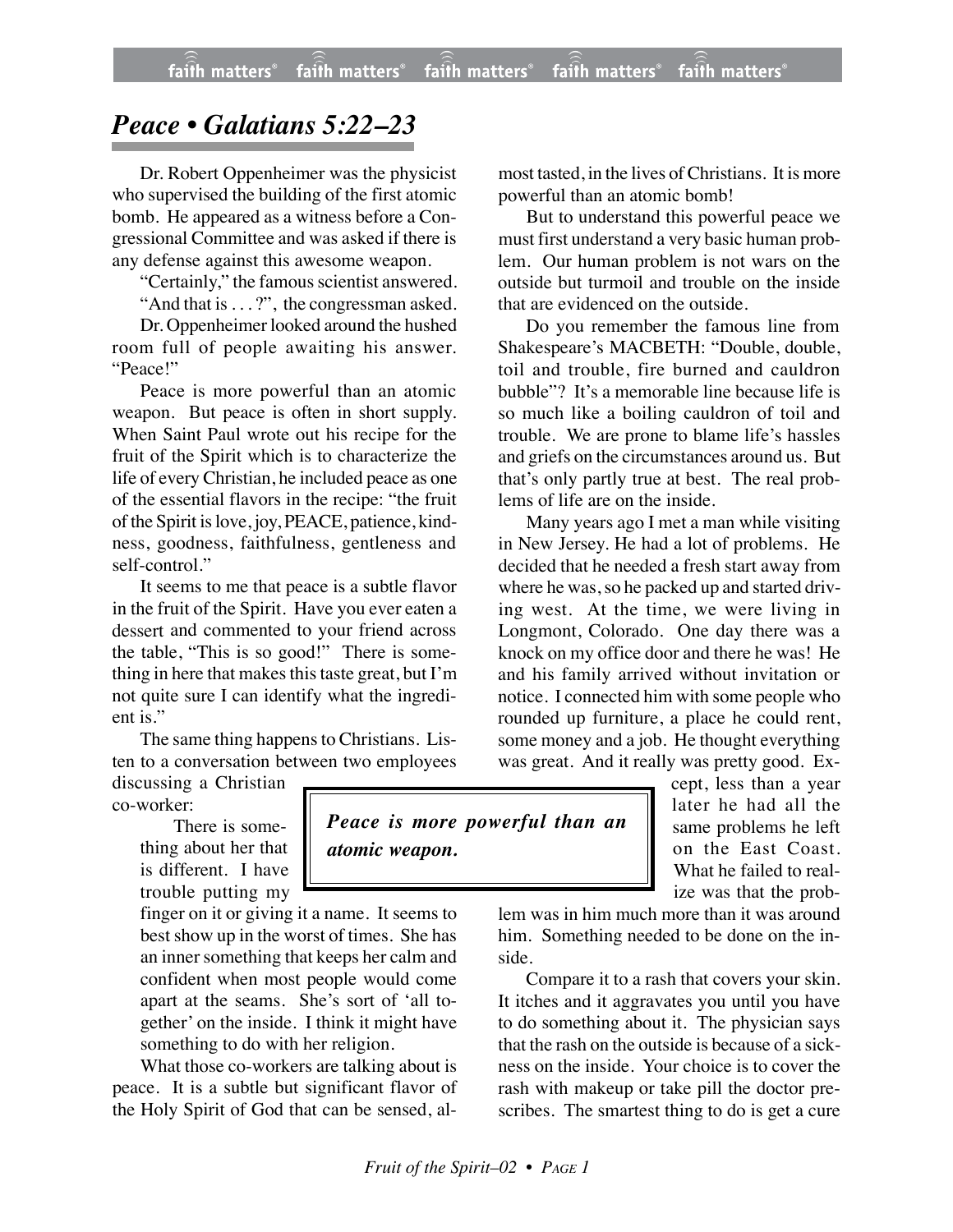for the inside rather than a cover-up on the outside.

Sin is like that. It is this miserable malady that we all have caught. It is the root of all our toils and troubles.

It bothers some people when they hear that everyone is a sinner and that the basic problem of humankind is sin. But let me explain. Saying that we are sinners is not saying that we do no good. It is saying that deep inside us we are all afflicted with a really bad disease called sin. It is a disease that rejects God, causes us to think and do wrong and eventually kills us.

Some people think they like sin. They think it's fun; it makes them feel independent, but they really don't know what they are talking about because is sickening. It is deadly. Sin breaks our relationship with God, contaminates our relationships with one another, churns our insides and messes up our lives inside and out.

Listen well! We will never cure the consequences of sin on the outside. That awaits the promised rule of God in a new earth and a new heaven. Thousands have tried to create utopia and every one has failed. Billions have thought that a change in circumstances will make life trouble-free so they have changed cities, changed jobs, changed marriages, changed cars and tried to change everything else. Only to discover that the troubles either won't go away or that they are replaced with new and different troubles.

Jesus said it well in John 16:33: "In this world you will have trouble." That's not very encouraging, is it? But Jesus said more. He not only said we will have trouble, but he also said, "I have told you these things so that in me you may have peace."

Jesus promised something absolutely astonishing. He promised peace. He promised that Christians could and would live with what the Greeks called "eirene" and the Hebrews called "shalom". This is not the absence of war, but the presence of a wonderful well being that is more powerful than any conflict.

Jesus promised peace on the inside no mat-

ter how lousy the situation on the outside. He promised that in him we could have wholeness like a jigsaw puzzle with every piece in place. He promised that we could have order so that our lives are ordered on the inside even if the world is totally messed up on the outside. He promised harmony with every note in our heads and souls playing together in right relationship.

Jesus' peace begins with our relationship with God. When we become Christians through confession of our sins and personal commitment to Jesus Christ as Savior and Lord, the Bible says in Romans 5:1 that "we have peace with God through our Lord Jesus Christ."

And what a fantastic peace we have! Philippians 4:7 says, "the peace of God, which transcends all understanding, will guard your hearts and your minds in Christ Jesus." It is so great that it cannot be understood. It is the peace of God that calms our lives and gives tranquility of heart.

The peace of God is unlike any other peace. Jesus said in John 14:27, "Peace I leave with you; my peace I give you. I do not give to you as the world gives. Do not let your hearts be troubled and do not be afraid."

You may be asking two questions: "How does this peace work?" and "How do I get this peace?"

I can only tell you generally how it works. Have you ever felt really sick and taken some medicine that made you feel fine? Then someone asked you how it worked and you couldn't explain. All you know is that it worked and it is wonderful.

Personally, I have felt the churning of the soul, the upset on the inside amid the storm on the outside. Then, I turned my heart and life over to Jesus Christ and felt the healing, experienced the wonder, received the peace. It transcends understanding!

How do you get this peace? Ask God for it. First, become a Christian through faith and then ask God to give you the peace of Jesus. Tell him you want wholeness, order and harmony from the inside out. Let go of the tur